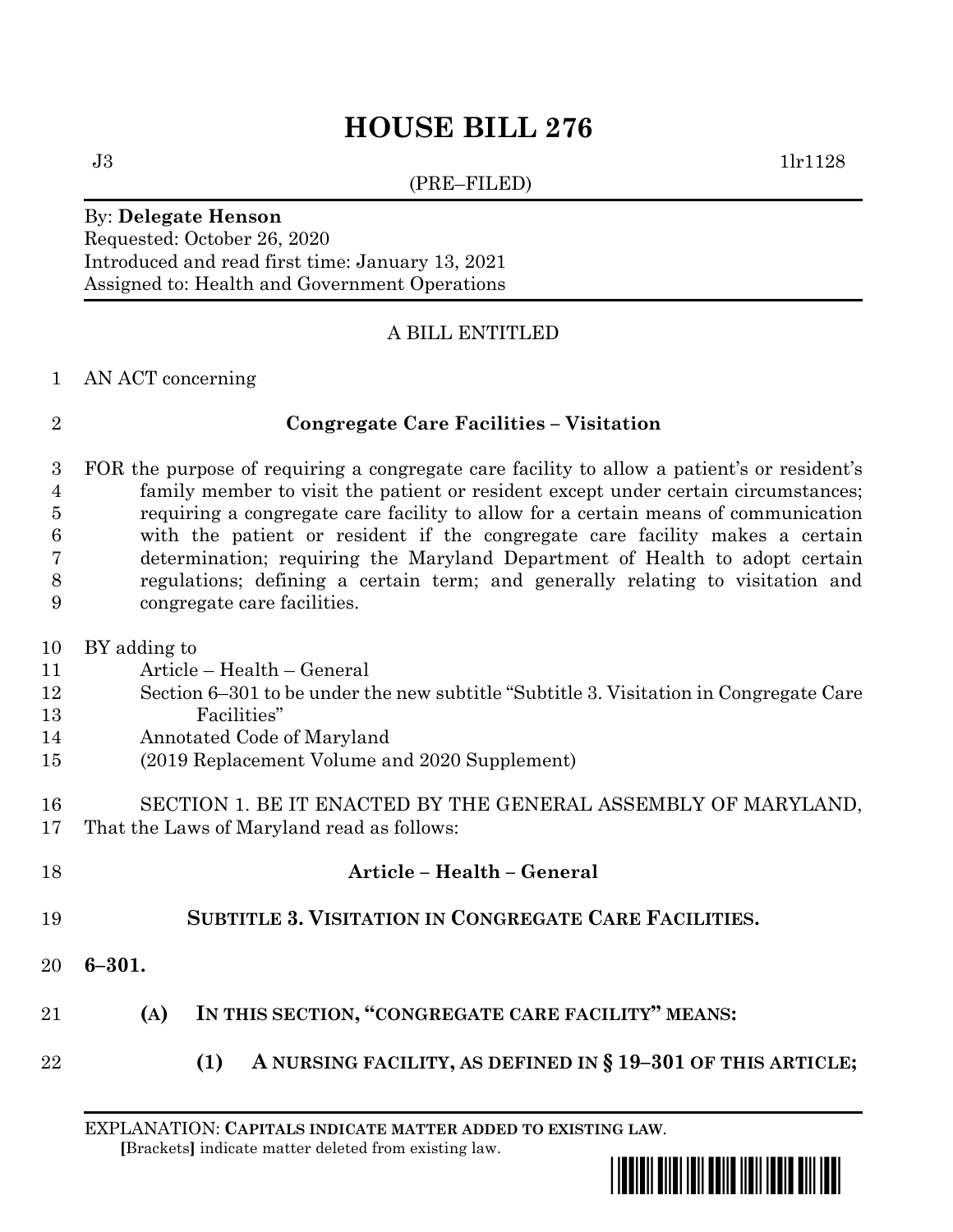```
2 HOUSE BILL 276
```
**(2) A RESIDENTIAL TREATMENT CENTER, AS DEFINED IN § 19–301 OF** 

 **THIS ARTICLE; (3) A RELATED INSTITUTION, AS DEFINED IN § 19–301 OF THIS ARTICLE; (4) A HOME HEALTH AGENCY, AS DEFINED IN § 19–401 OF THIS ARTICLE; (5) A NURSING HOME, AS DEFINED IN § 19–1401 OF THIS ARTICLE; (6) A HOSPICE FACILITY REGULATED UNDER TITLE 19, SUBTITLE 9 OF THIS ARTICLE; (7) AN ASSISTED LIVING PROGRAM FACILITY REGULATED UNDER TITLE 19, SUBTITLE 18 OF THIS ARTICLE; (8) A HOSPITAL, AS DEFINED IN TITLE 19, SUBTITLE 3 OF THIS ARTICLE; (9) A LIMITED SERVICE HOSPITAL, AS DEFINED IN TITLE 19, SUBTITLE 3 OF THIS ARTICLE; (10) AN AMBULATORY SURGICAL FACILITY; (11) AN INPATIENT FACILITY THAT IS ORGANIZED PRIMARILY TO HELP IN THE REHABILITATION OF DISABLED INDIVIDUALS THROUGH AN INTEGRATED PROGRAM OF MEDICAL AND OTHER SERVICES PROVIDED UNDER COMPETENT PROFESSIONAL SUPERVISION; OR (12) A FREESTANDING MEDICAL FACILITY, AS DEFINED IN § 19–3A–01 OF THIS ARTICLE. (B) (1) A CONGREGATE CARE FACILITY SHALL ALLOW A PATIENT'S OR RESIDENT'S FAMILY MEMBER TO VISIT THE PATIENT OR RESIDENT, UNLESS THE** 

 **FACILITY REASONABLY DETERMINES THAT THE PRESENCE OF A PARTICULAR VISITOR WOULD ENDANGER THE HEALTH OR SAFETY OF A PATIENT, RESIDENT, OR MEMBER OF THE FACILITY STAFF.**

 **(2) IF A CONGREGATE CARE FACILITY DETERMINES THAT AN IN–PERSON VISIT WOULD ENDANGER THE HEALTH AND SAFETY OF A PATIENT, RESIDENT, OR MEMBER OF THE FACILITY STAFF, THE FACILITY SHALL ALLOW FOR**